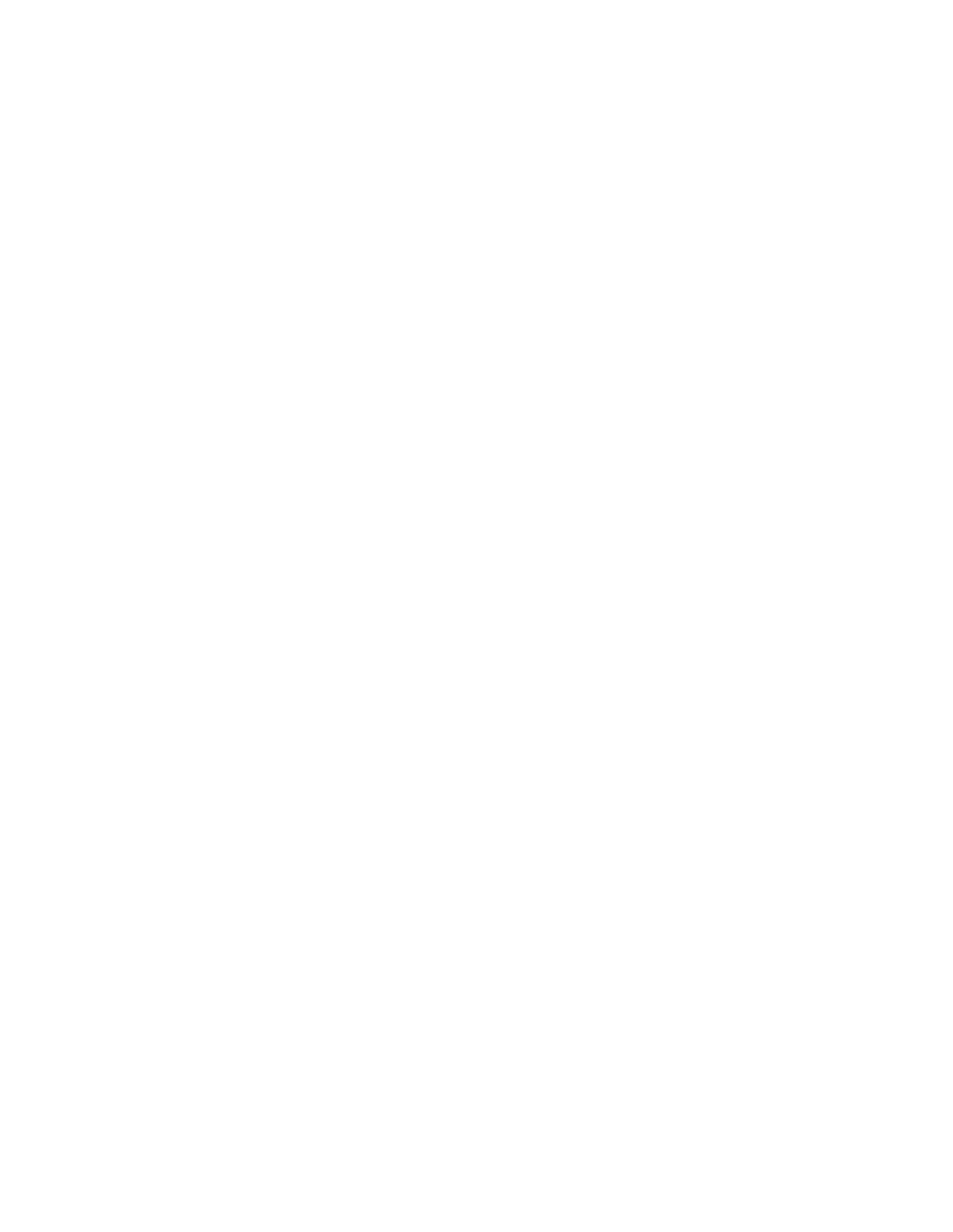

# TECHNICAL DATA SHEET

## PRODUCT DESCRIPTION

Face-Off is an innovative surface protectant designed to keep splatter, color, cementitious toppings, cures and retarder overspray from adhering to the surfaces surrounding a concrete placing and finishing operation. It replaces the need for costly plastic barriers, which otherwise need to be taped in place while being compatible with many surfaces including but certainly not limited to masonry, stone and concrete.

## USE

When applied to the face of brick or tile prior to being placed in the form Face Off will eliminate the adherence of grout or concrete, which may leak through the joints during placement and vibration. Face-Off is water-soluble and should be applied the same day of placement for best results. It is easily removed when the general washing of the concrete surface begins normally the next day. If the removal processes on the following day does not include power washing or scouring with a buffing pad and applying pressure water, the protected area must be washed clean in 24–36 hours to prevent the splatter from adhering.

## **BENEFITS**

- Protects surfaces from overspray or splatters
- Easier to use than plastic coverings
- Easy to remove
- Water clean-up

## Surface prep

Surfaces should be clean and dry

### Mixing

Always mix or stir Face-Off gently and thoroughly prior to each use.

## APPLICATION

- 1. Apply one coat of Face-Off to the surface to be protected by brush, roller or pump type sprayer at a rate of 400–500 sq. ft./ gal  $(9.8 - 12.2$  sq m/L). The coating will dry in  $10-15$  minutes depending on weather conditions. Apply the same day as concrete placement or if used on surrounding masonry as protection from concrete splatter or chemical overspray.
- 2. Place concrete mix.
- 3. Strip panels after adequate curing and pressure wash to remove leakage from brick or tile face. Wash surrounding areas the next day when using as masonry protectant.
- 4. If the removal processes on the following day does not include power washing or scouring with a buffing pad and applying pressure water, the protected area must be washed clean in 24–36 hours to prevent the splatter from adhering.

## Clean-up

Clean Up the retarded matrix with clean water the same day for best results.

## ESTIMATED COVERAGE

400–500 sq. ft./gal (9.8 – 12.2 sq m/L).

### PACKAGING

| Item#  | Packaging | <b>Size</b> |       |
|--------|-----------|-------------|-------|
|        |           | Gals.       | Liter |
| 309054 | Pail      |             | 18.9  |

## STORAGE

Protect from freezing. Shelf life is two years from manufacturing date in closed original container.

## LIMITATIONS

## FOR PROFESSIONAL USE ONLY

Protect from freezing.

Thinning not recommended.

Apply the same day as concrete placement.

Remove within 24 hours of the placement.

## **PRECAUTIONS**

# READ MSDS PRIOR TO USING PRODUCT

- Keep material and containers away from high heat, open flames, sparks or other sources of ignition
- Use with adequate ventilation
- Wear protective clothing, gloves and eye protection (Goggles, Safety Glasses and/or Face Shield)
- Keep out of the reach of children
- Do not take internally
- In case of ingestion, seek medical help immediately
- May cause skin irritation upon contact, especially prolonged or repeated. If skin contact occurs, wash immediately with soap and water and seek medical help as needed
- If eye contact occurs, flush immediately with clean water and seek medical help as needed
- Dispose of waste material in accordance with federal, state and local requirements

# MANUFACTURED BY **GRA**



**11/04/11 • Page 1 of 2**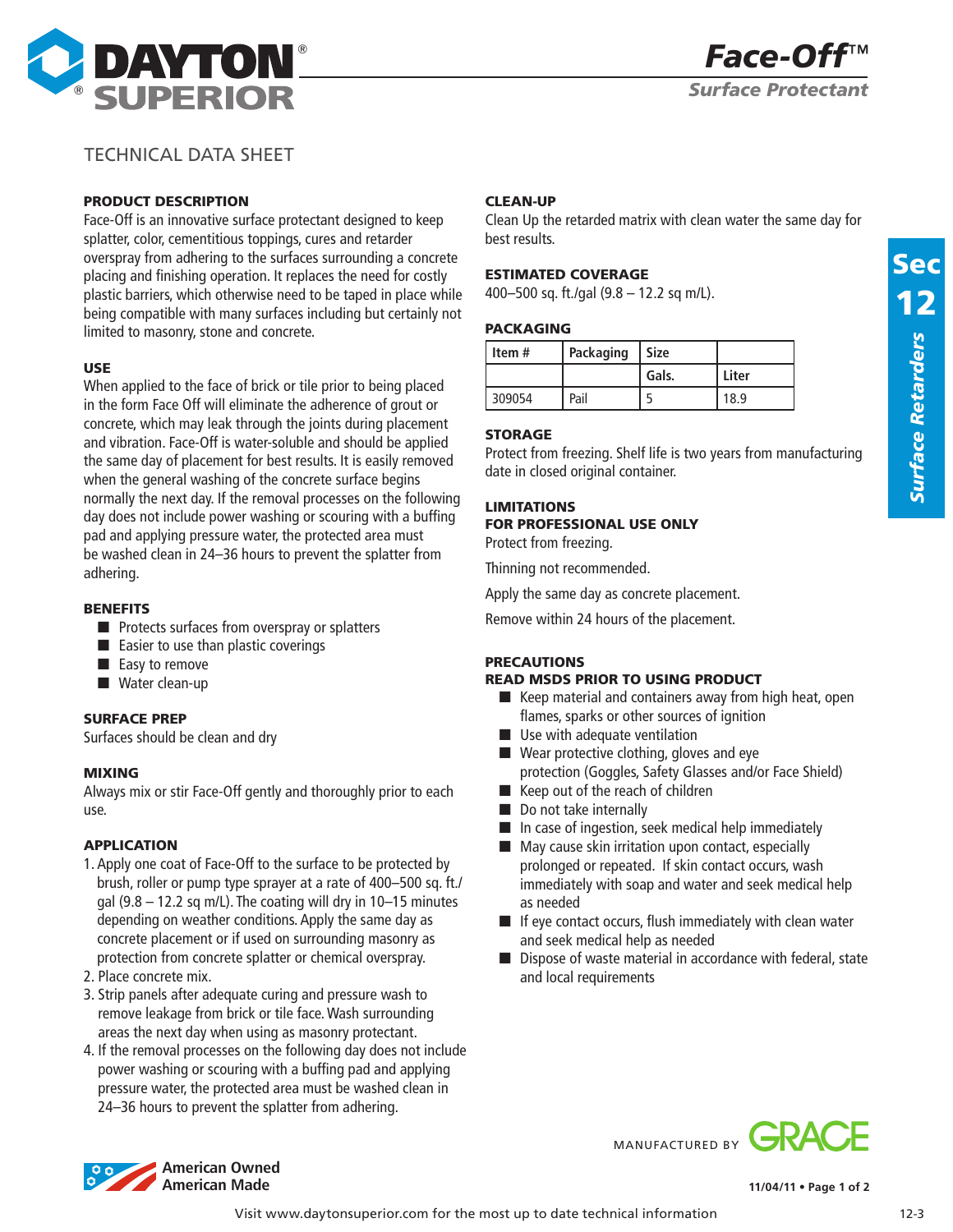*Surface Protectant*

## MANUFACTURER

Dayton Superior Corporation 1125 Byers Road Miamisburg, OH 45342 Customer Service: 888-977-9600 Technical Services: 866-329-8724 Website: www.daytonsuperior.com

### WARRANTY

Dayton Superior Corporation ("Dayton") warrants for 12 months from the date of manufacture or for the duration of the published product shelf life, whichever is less,<br>that at the time of shipment by Dayton, the product is free of manufacturing defects<br>and conforms to Dayton's product properties in fo Dayton of the order. Dayton shall only be liable under this warranty if the product has been applied, used, and stored in accordance with Dayton's instructions, especially surface preparation and installation, in force on the date of acceptance by Dayton of the order. The purchaser must examine the product when received and promptly notify Dayton in writing of any non-conformity before the product is used and no later than 30 days after such non-conformity is first discovered. If Dayton, in its sole discretion,<br>determines that the product breached the above warranty, it will, in its sole discretion, replace the non-conforming product, refund the purchase price or issue a credit in the amount of the purchase price. This is the sole and exclusive remedy for breach of this warranty. Only a Dayton officer is authorized to modify this warranty. The information in this data sheet supersedes all other sales information received by the customer during the sales process. THE FOREGOING WARRANTY SHALL BE EXCLUSIVE AND IN LIEU OF ANY OTHER WARRANTIES, EXPRESS OR IMPLIED, INCLUDING WARRANTIES OF MERCHANTABILITY AND FITNESS FOR A PARTICULAR PURPOSE, AND ALL OTHER WARRANTIES OTHERWISE ARISING BY OPERATION OF LAW, COURSE OF DEALING, CUSTOM, TRADE OR OTHERWISE.

Dayton shall not be liable in contract or in tort (including, without limitation, negligence, strict liability or otherwise) for loss of sales, revenues or profits; cost of capital or funds; business interruption or cost of downtime, loss of use, damage to or loss of use of other property (real or personal); failure to realize expected savings; frustration of economic or business expectations; claims by third parties (other than for bodily injury), or economic losses of any kind; or for any special, incidental, indirect, consequential, punitive or exemplary damages arising in any way out of the performance of, or failure to perform, its obligations under any contract for sale of<br>product, even if Dayton could foresee or has been advised of the possibility of such<br>damages. The Parties expressly agree that these lim of risk constituting, in part, the consideration for this contract, and also that such<br>limitations shall survive the determination of any court of competent jurisdiction that<br>any remedy provided in these terms or available



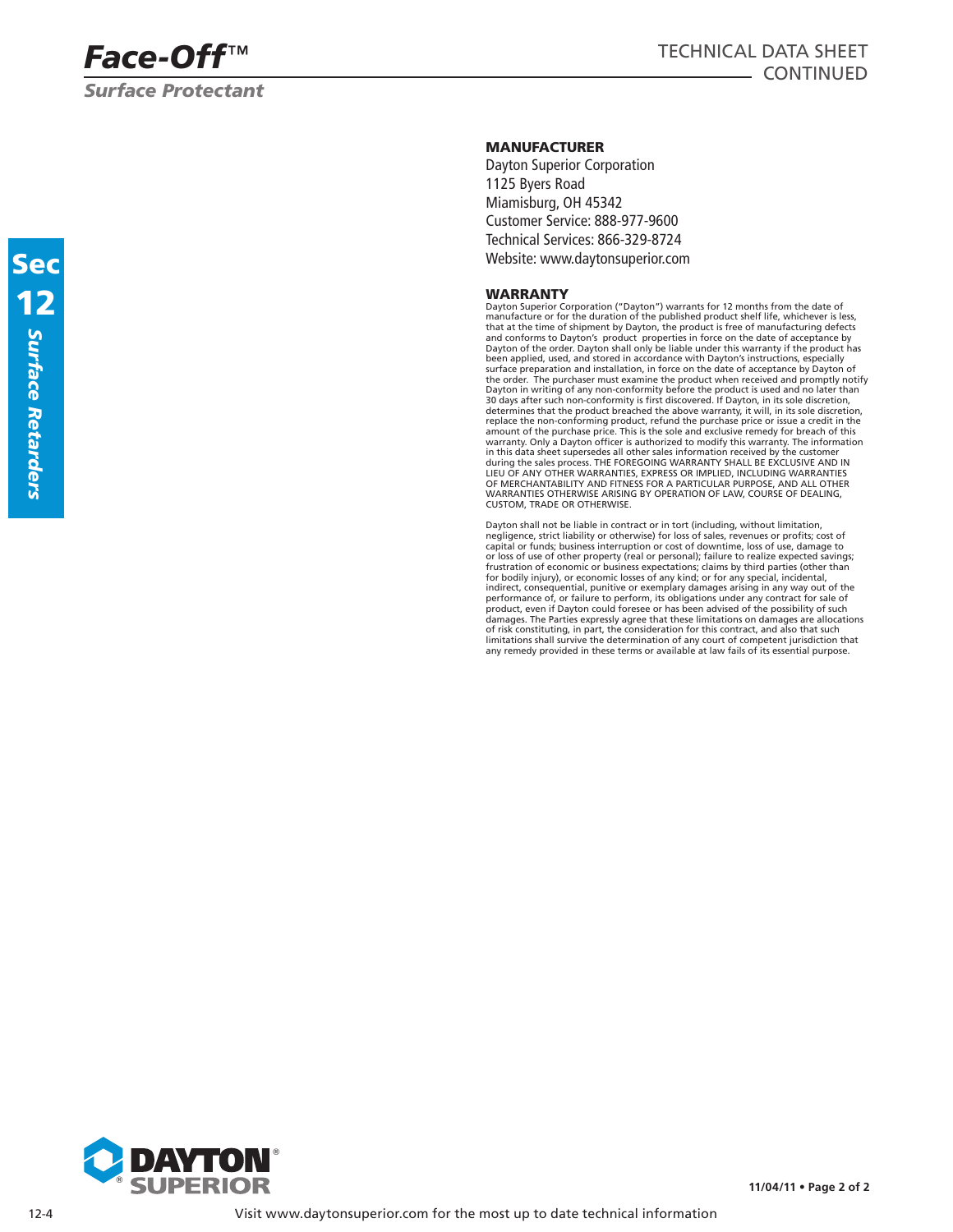

# TECHNICAL DATA SHEET

## **DESCRIPTION**

Top Cast® is a water-based, top-surface retarder which does not require covering with plastic for protection. It is available in 11 depths of etch, each one color and number coded for safety and convenience.

## USE

Ideal for cast-in-place flatwork and the top surface of pre-cast concrete panels. The wide selection of grades available provides a comprehensive range of effects, from a simulated light acid wash or sand blast finish up to full exposure of 1 1/4 in. (32 mm) aggregate.

## FEATURES

- Comprehensive range of etch depths
- Excellent depth of etch control
- Color and Number coded products
- Pigmented for ease of application
- Excellent coverage rates
- Requires no plastic covering
- Fast turnaround
- Low odor

## VOC

Top-Cast® grades 03, 05, 15, 25, 50, 200, 250 are compliant with all US VOC regulations for sealers including Federal EPA, OTC, LADCO, SCAQMD & CARB.

Top-Cast® grades 75, 100, 125, 150 comply with Federal EPA, OTC & LADCO regulations

## ESTIMATING GUIDE

Coverage: Top Cast® will cover approximately 250-350 sq. ft. gal (6.1–8.6 sq m /L).

## PACKAGING

Top Cast® is available 5 gal (19 L) plastic pails in the following grades.

| Item#  | Product<br>Code | Package<br>Color | Aggregate Size to Expose               |
|--------|-----------------|------------------|----------------------------------------|
| 309055 | 03              | Violet           | Acid Etch Finish                       |
| 309056 | 05              | Light Blue       | Sandblast Finish                       |
| 309057 | 15              | Yellow           | Up to $\frac{1}{4}$ " (6.5 mm)         |
| 309058 | 25              | Beige            | $1/8"$ - $1/4$ (3 mm - 6.5 mm)"        |
| 309059 | 50              | Canary Green     | $1/8"$ - $3/8"$ (3 mm - 9.5 mm)        |
| 309060 | 75              | Blue             | $1/8" - 3/8"$ (3 mm - 9.5 mm)          |
| 309061 | 100             | Gray             | $3/8" - \frac{1}{2}"$ (9.5 mm – 13 mm) |
| 309062 | 125             | Pink             | $3/8" - 5/8"$ (9.5 mm - 16 mm)         |
| 309063 | 150             | Green            | $3/8" - 5/8"$ (9.5 mm $-16$ mm)        |
| 309064 | 200             | Salmon           | $5/8" - 1"$ (16 mm $- 25$ mm)          |
| 309065 | 250             | Orange           | $1" - 1'/2"$ (25 mm $-$ 38 mm)         |

\* Values listed are for standard mix designs with 564 lbs./cu. yd. (355 kg /cu m) of cement. Mixes with more or less cement may yield different results. Always install a mock up to ensure desired results.

## **STORAGE**

Keep from Freezing. Top Cast® has a shelf life of two years from date of manufacture, in closed original container.

## APPLICATION

Additional information is available on-line @ www.daytonsuperior.com, including user and placement guides Please consult these guides prior to product use.

**Mock Up:** Always prepare small test panels to determine the most suitable grade to obtain the desired depth of etch. When placing test samples, always simulate job site conditions as well as mix designs to be used on the project to establish the proper grade selection and procedures.

**Surface Preparation:** In preparation for placement of concrete, protect all curbs, borders, adjacent stones, pavers, etc. with a coat of Face Off. Allow coating to dry before placing concrete. Place concrete and float or trowel finish. Consult the Top Cast® User Guide prior to using the Top Cast<sup>®</sup> for additional concrete mix design and finishing technique considerations.



MANUFACTURED BY